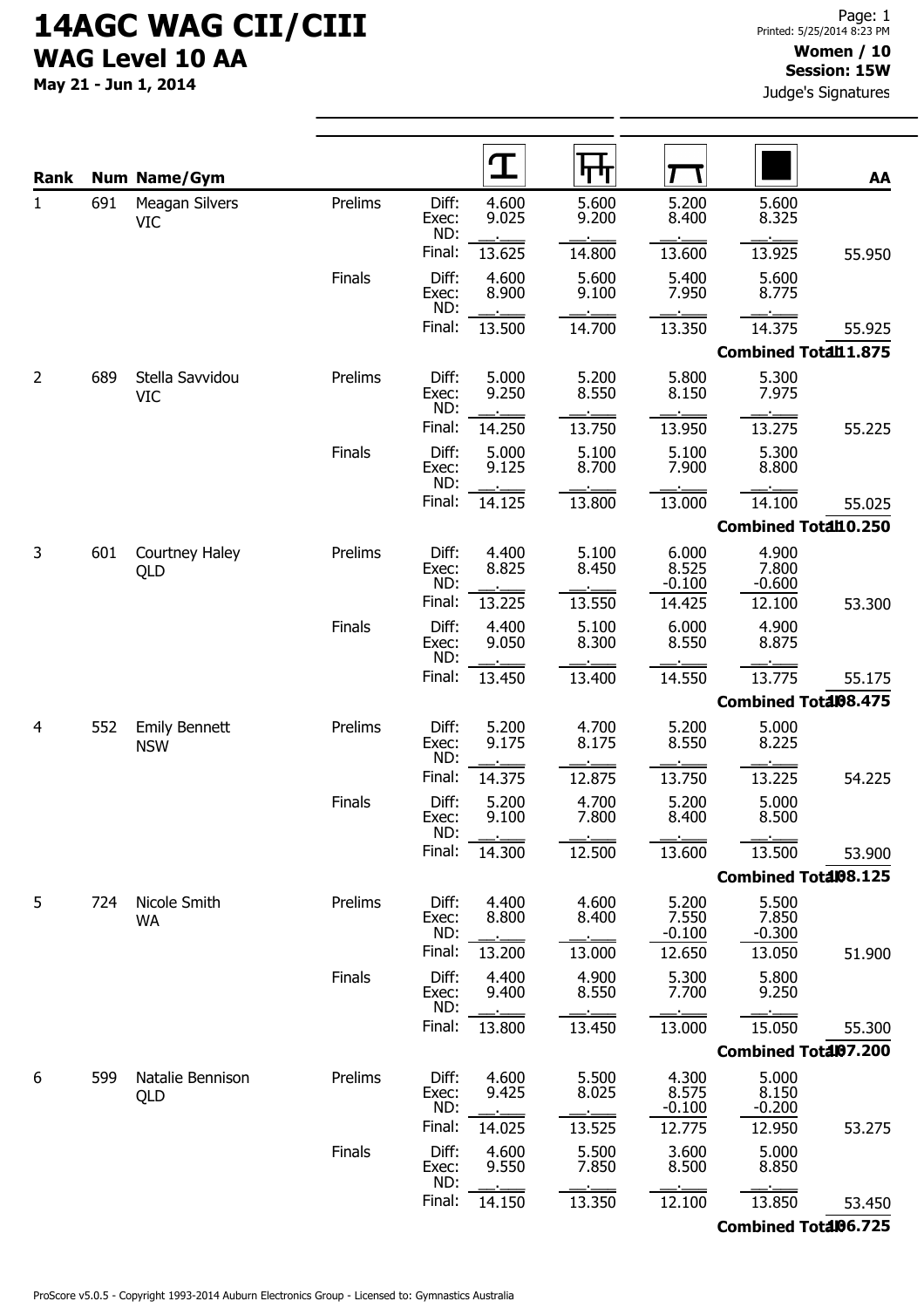May 21 - Jun 1, 2014

| Rank           |     | <b>Num Name/Gym</b>           |         |                       |                |                |                            |                             | AA     |
|----------------|-----|-------------------------------|---------|-----------------------|----------------|----------------|----------------------------|-----------------------------|--------|
| $\overline{7}$ | 557 | Lauren Thompson<br><b>NSW</b> | Prelims | Diff:<br>Exec:<br>ND: | 4.200<br>8.700 | 5.600<br>8.075 | 4.900<br>8.400             | 4.800<br>7.950              |        |
|                |     |                               |         | Final:                | 12.900         | 13.675         | 13.300                     | 12.750                      | 52.625 |
|                |     |                               | Finals  | Diff:<br>Exec:<br>ND: | 4.200<br>8.725 | 5.600<br>7.950 | 4.900<br>8.650             | 4.800<br>8.725              |        |
|                |     |                               |         | Final:                | 12.925         | 13.550         | 13.550                     | 13.525                      | 53.550 |
|                |     |                               |         |                       |                |                |                            | Combined Total06.175        |        |
| 8              | 630 | Olivia Burnett<br><b>TAS</b>  | Prelims | Diff:<br>Exec:<br>ND: | 4.600<br>8.550 | 5.000<br>8.050 | 4.800<br>6.575             | 5.800<br>8.650              |        |
|                |     |                               |         | Final:                | 13.150         | 13.050         | 11.375                     | 14.450                      | 52.025 |
|                |     |                               | Finals  | Diff:<br>Exec:<br>ND: | 4.600<br>8.375 | 5.000<br>7.775 | 5.400<br>8.350<br>$-0.100$ | 5.800<br>8.500              |        |
|                |     |                               |         | Final:                | 12.975         | 12.775         | 13.650                     | 14.300                      | 53.700 |
|                |     |                               |         |                       |                |                |                            | Combined Total05.725        |        |
| 9              | 598 | Alina Aitken<br>QLD           | Prelims | Diff:<br>Exec:<br>ND: | 4.400<br>9.150 | 5.000<br>7.925 | 4.300<br>8.850             | 4.500<br>8.450              |        |
|                |     |                               |         | Final:                | 13.550         | 12.925         | 13.150                     | 12.950                      | 52.575 |
|                |     |                               | Finals  | Diff:<br>Exec:<br>ND: | 4.400<br>9.000 | 4.900<br>8.025 | 4.300<br>8.750             | 4.400<br>8.600              |        |
|                |     |                               |         | Final:                | 13.400         | 12.925         | 13.050                     | 13.000                      | 52.375 |
|                |     |                               |         |                       |                |                |                            | <b>Combined Total04.950</b> |        |
| 10             | 600 | Abbie Benstead<br>QLD         | Prelims | Diff:<br>Exec:<br>ND: | 4.400<br>8.375 | 5.000<br>8.350 | 4.500<br>8.625             | 4.400<br>8.300              |        |
|                |     |                               |         | Final:                | 12.775         | 13.350         | 13.125                     | 12.700                      | 51.950 |
|                |     |                               | Finals  | Diff:<br>Exec:<br>ND: | 4.400<br>8.875 | 4.900<br>7.900 | 4.500<br>8.800             | 4.400<br>8.700              |        |
|                |     |                               |         | Final:                | 13.275         | 12.800         | 13.300                     | 13.100                      | 52.475 |
|                |     |                               |         |                       |                |                |                            | Combined Total04.425        |        |
| 11             | 604 | Ali Kay<br>QLD                | Prelims | Diff:<br>Exec:<br>ND: | 4.400<br>8.800 | 4.000<br>8.000 | 4.700<br>8.250             | 4.800<br>8.475              |        |
|                |     |                               |         | Final:                | 13.200         | 12.000         | 12.950                     | 13.275                      | 51.425 |
|                |     |                               | Finals  | Diff:<br>Exec:<br>ND: | 4.400<br>9.150 | 4.000<br>7.975 | 4.700<br>8.550             | 4.800<br>8.825              |        |
|                |     |                               |         | Final:                | 13.550         | 11.975         | 13.250                     | 13.625                      | 52.400 |
|                |     |                               |         |                       |                |                |                            | Combined Total03.825        |        |
| 12             | 603 | Taylor Ryan<br>QLD            | Prelims | Diff:<br>Exec:<br>ND: | 4.400<br>9.275 | 4.400<br>8.475 | 4.700<br>8.875             | 5.100<br>8.450              |        |
|                |     |                               |         | Final:                | 13.675         | 12.875         | 13.575                     | 13.550                      | 53.675 |
|                |     |                               | Finals  | Diff:<br>Exec:<br>ND: | 4.400<br>9.300 | 3.500<br>5.350 | 4.700<br>8.450             | 5.100<br>8.950              |        |
|                |     |                               |         | Final:                | 13.700         | 8.850          | 13.150                     | 14.050                      | 49.750 |
|                |     |                               |         |                       |                |                |                            | Combined Total03.425        |        |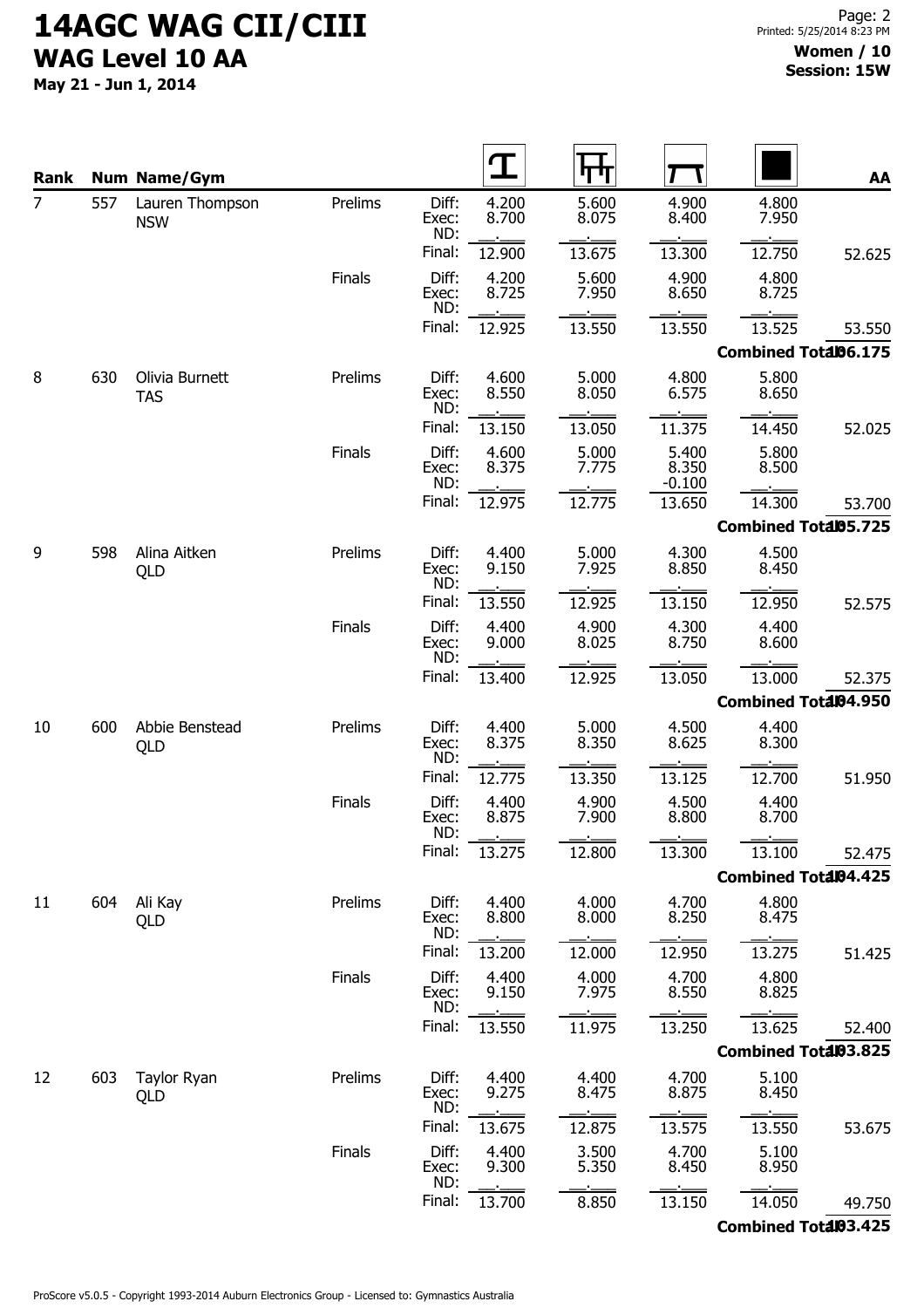May 21 - Jun 1, 2014

| Rank |     | <b>Num Name/Gym</b>                    |               |                       |                |                |                |                             | AA     |
|------|-----|----------------------------------------|---------------|-----------------------|----------------|----------------|----------------|-----------------------------|--------|
| 13   | 687 | Taylah Laval<br><b>VIC</b>             | Prelims       | Diff:<br>Exec:<br>ND: | 4.400<br>9.350 | 5.300<br>8.475 | 3.800<br>8.300 | 5.200<br>7.650              |        |
|      |     |                                        |               | Final:                | 13.750         | 13.775         | 12.100         | 12.850                      | 52.475 |
|      |     |                                        | Finals        | Diff:<br>Exec:<br>ND: | 4.800<br>9.325 | 3.800<br>7.200 | 3.800<br>8.050 | 5.600<br>8.300              |        |
|      |     |                                        |               | Final:                | 14.125         | 11.000         | 11.850         | 13.900                      | 50.875 |
|      |     |                                        |               |                       |                |                |                | Combined Total03.350        |        |
| 14   | 606 | Monica Slack<br>QLD                    | Prelims       | Diff:<br>Exec:<br>ND: | 4.200<br>8.800 | 3.800<br>8.750 | 3.500<br>7.800 | 4.800<br>8.250              |        |
|      |     |                                        |               | Final:                | 13.000         | 12.550         | 11.300         | 13.050                      | 49.900 |
|      |     |                                        | Finals        | Diff:<br>Exec:<br>ND: | 4.200<br>9.000 | 3.800<br>8.475 | 4.600<br>8.425 | 4.700<br>7.800              |        |
|      |     |                                        |               | Final:                | 13.200         | 12.275         | 13.025         | 12.500                      | 51.000 |
|      |     |                                        |               |                       |                |                |                | Combined Total00.900        |        |
| 15   | 688 | Nicole Quine<br><b>VIC</b>             | Prelims       | Diff:<br>Exec:<br>ND: | 4.200<br>8.725 | 5.300<br>8.025 | 4.900<br>8.450 | 4.900<br>7.975<br>$-0.100$  |        |
|      |     |                                        |               | Final:                | 12.925         | 13.325         | 13.350         | 12.775                      | 52.375 |
|      |     |                                        | Finals        | Diff:<br>Exec:<br>ND: | 4.200<br>9.075 | 4.800<br>5.900 | 4.400<br>7.625 | 4.700<br>7.850<br>$-0.100$  |        |
|      |     |                                        |               | Final:                | 13.275         | 10.700         | 12.025         | 12.450                      | 48.450 |
|      |     |                                        |               |                       |                |                |                | Combined Total00.825        |        |
| 16   | 602 | Sophie Musgrave<br>QLD                 | Prelims       | Diff:<br>Exec:<br>ND: | 2.400<br>9.050 | 4.300<br>7.925 | 4.500<br>8.675 | 4.200<br>8.200              |        |
|      |     |                                        |               | Final:                | 11.450         | 12.225         | 13.175         | 12.400                      | 49.250 |
|      |     |                                        | Finals        | Diff:<br>Exec:<br>ND: | 2.400<br>9.350 | 4.400<br>8.875 | 4.500<br>8.950 | 4.200<br>8.525              |        |
|      |     |                                        |               | Final:                | 11.750         | 13.275         | 13.450         | 12.725                      | 51.200 |
|      |     |                                        |               |                       |                |                |                | Combined Total00.450        |        |
| 17   | 722 | Olivia Brown<br><b>WA</b>              | Prelims       | Diff:<br>Exec:<br>ND: | 4.200<br>8.700 | 4.500<br>6.750 | 5.400<br>7.700 | 4.400<br>8.200              |        |
|      |     |                                        |               | Final:                | 12.900         | 11.250         | 13.100         | 12.600                      | 49.850 |
|      |     |                                        | <b>Finals</b> | Diff:<br>Exec:<br>ND: | 4.200<br>8.775 | 4.500<br>7.425 | 5.300<br>7.350 | 4.400<br>8.200              |        |
|      |     |                                        |               | Final:                | 12.975         | 11.925         | 12.650         | 12.600                      | 50.150 |
|      |     |                                        |               |                       |                |                |                | Combined Total00.000        |        |
| 18   | 555 | <b>Stephanie Magiros</b><br><b>NSW</b> | Prelims       | Diff:<br>Exec:<br>ND: | 4.600<br>9.400 | 4.100<br>7.900 | 3.500<br>7.750 | 4.700<br>7.850              |        |
|      |     |                                        |               | Final:                | 14.000         | 12.000         | 11.250         | 12.550                      | 49.800 |
|      |     |                                        | Finals        | Diff:<br>Exec:<br>ND: | 4.600<br>9.575 | 4.000<br>7.850 | 3.500<br>8.025 | 4.500<br>7.825              |        |
|      |     |                                        |               | Final:                | 14.175         | 11.850         | 11.525         | 12.325                      | 49.875 |
|      |     |                                        |               |                       |                |                |                | <b>Combined Total99.675</b> |        |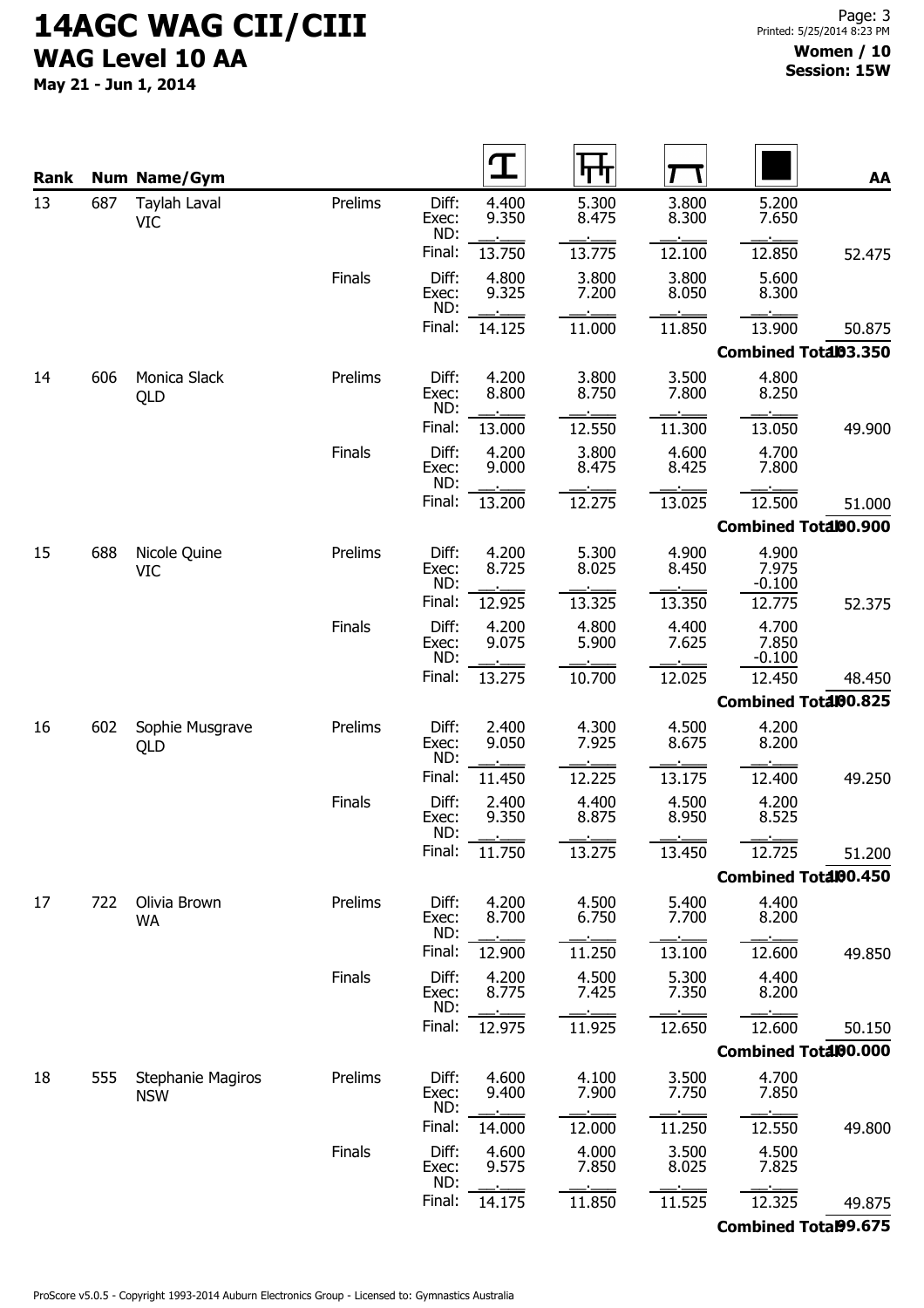May 21 - Jun 1, 2014

| <b>Rank</b> |     | <b>Num Name/Gym</b>           |         |                       |                |                |                |                             | AA     |
|-------------|-----|-------------------------------|---------|-----------------------|----------------|----------------|----------------|-----------------------------|--------|
| 19T         | 511 | Hannah Breynard<br><b>ACT</b> | Prelims | Diff:<br>Exec:<br>ND: | 4.600<br>8.650 | 5.000<br>8.400 | 4.000<br>7.275 | 4.900<br>7.425<br>$-0.100$  |        |
|             |     |                               |         | Final:                | 13.250         | 13.400         | 11.275         | 12.225                      | 50.150 |
|             |     |                               | Finals  | Diff:<br>Exec:<br>ND: | 4.600<br>9.400 | 4.600<br>7.300 | 4.000<br>6.775 | 5.300<br>7.600<br>$-0.300$  |        |
|             |     |                               |         | Final:                | 14.000         | 11.900         | 10.775         | 12.600                      | 49.275 |
|             |     |                               |         |                       |                |                |                | <b>Combined Total99.425</b> |        |
| 19T         | 605 | Larissa Lum<br>QLD            | Prelims | Diff:<br>Exec:<br>ND: | 3.200<br>8.900 | 4.600<br>8.600 | 3.000<br>8.175 | 4.300<br>8.475              |        |
|             |     |                               |         | Final:                | 12.100         | 13.200         | 11.175         | 12.775                      | 49.250 |
|             |     |                               | Finals  | Diff:<br>Exec:<br>ND: | 3.200<br>9.100 | 4.600<br>8.925 | 3.000<br>8.375 | 4.300<br>8.675              |        |
|             |     |                               |         | Final:                | 12.300         | 13.525         | 11.375         | 12.975                      | 50.175 |
|             |     |                               |         |                       |                |                |                | <b>Combined Total99.425</b> |        |
| 21          | 553 | Breeanna Carter<br><b>NSW</b> | Prelims | Diff:<br>Exec:<br>ND: | 4.200<br>8.575 | 3.900<br>8.200 | 4.000<br>8.175 | 4.800<br>8.050              |        |
|             |     |                               |         | Final:                | 12.775         | 12.100         | 12.175         | 12.850                      | 49.900 |
|             |     |                               | Finals  | Diff:<br>Exec:<br>ND: | 4.200<br>8.400 | 3.700<br>7.750 | 4.000<br>8.525 | 4.600<br>8.325              |        |
|             |     |                               |         | Final:                | 12.600         | 11.450         | 12.525         | 12.925                      | 49.500 |
|             |     |                               |         |                       |                |                |                | <b>Combined Total99.400</b> |        |
| 22          | 723 | Nicole De Vries<br><b>WA</b>  | Prelims | Diff:<br>Exec:<br>ND: | 4.600<br>8.150 | 4.600<br>7.225 | 4.200<br>7.500 | 4.500<br>8.175<br>$-0.400$  |        |
|             |     |                               |         | Final:                | 12.750         | 11.825         | 11.700         | 12.275                      | 48.550 |
|             |     |                               | Finals  | Diff:<br>Exec:<br>ND: | 4.600<br>8.275 | 4.700<br>6.975 | 4.200<br>8.175 | 4.500<br>8.525              |        |
|             |     |                               |         | Final:                | 12.875         | 11.675         | 12.375         | 13.025                      | 49.950 |
|             |     |                               |         |                       |                |                |                | <b>Combined Total98.500</b> |        |
| 23          | 617 | Jessica Sammells<br><b>SA</b> | Prelims | Diff:<br>Exec:<br>ND: | 4.600<br>9.300 | 4.600<br>6.125 | 3.600<br>8.000 | 4.700<br>8.250              |        |
|             |     |                               |         | Final:                | 13.900         | 10.725         | 11.600         | 12.950                      | 49.175 |
|             |     |                               | Finals  | Diff:<br>Exec:<br>ND: | 4.600<br>9.500 | 4.100<br>6.150 | 3.600<br>8.325 | 4.700<br>8.175              |        |
|             |     |                               |         | Final:                | 14.100         | 10.250         | 11.925         | 12.875                      | 49.150 |
|             |     |                               |         |                       |                |                |                | <b>Combined Total98.325</b> |        |
| 24          | 554 | Breanna Hale<br><b>NSW</b>    | Prelims | Diff:<br>Exec:<br>ND: | 4.200<br>8.650 | 3.800<br>7.325 | 3.900<br>6.575 | 5.000<br>8.050              |        |
|             |     |                               |         | Final:                | 12.850         | 11.125         | 10.475         | 13.050                      | 47.500 |
|             |     |                               | Finals  | Diff:<br>Exec:<br>ND: | 4.200<br>8.675 | 3.500<br>7.350 | 4.900<br>8.250 | 5.000<br>8.425              |        |
|             |     |                               |         | Final:                | 12.875         | 10.850         | 13.150         | 13.425                      | 50.300 |
|             |     |                               |         |                       |                |                |                | <b>Combined Total97.800</b> |        |